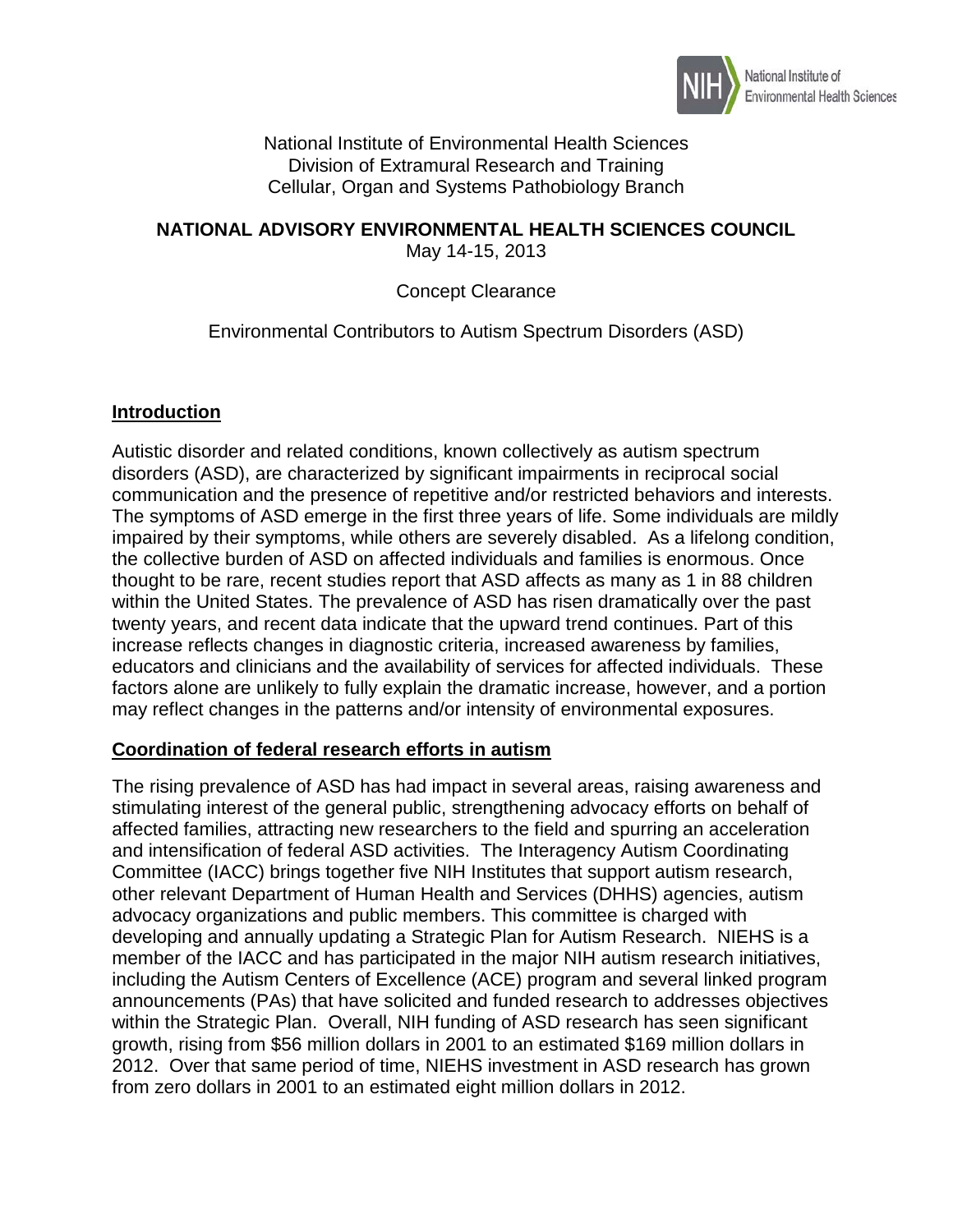

# **Recent progress in understanding autism etiology**

The increased attention and funding for ASD research in the past decade have spurred considerable progress in identifying etiologic risk factors and the underlying pathobiology. The pattern of brain abnormalities observed in individuals with ASD point to a process that begins in early prenatal life. Multiple lines of evidence support a strong genomic basis for ASD, including results from twin and family studies and the known association with single gene disorders and chromosomal abnormalities. Recent findings point to an unexpected role for rare structural genomic variations, ranging from de novo insertions and deletions to single nucleotide variation. To date, a very large number of rare structural variants have been linked to ASD, with different genes, or sets of genes affected in different individuals with ASD. Many ASD genes appear to converge on a few common biologic pathways, including those focused on synaptic maturation and maintenance. A role for epigenomics is suggested by the presence of ASD in individuals with disorders associated with epigenetic mutations (Fragile X syndrome) or that involve key epigenetic regulatory factors (Rett syndrome), parent of origin effects and/or linkage with imprinted chromosomal regions..

Some progress has been made in identifying environmental contributors to ASD and their interaction with genomic susceptibility. For example, results of several studies report an increased risk of ASD associated with exposure to traffic-related air pollution during gestation. Other environmental factors with suggestive evidence for an association with ASD include maternal exposure to pesticides, infections, dietary folate and specific pharmaceuticals. An enhanced susceptibility to environmental exposures is suggested by the presence of abnormal immune responses, metabolic and mitochondrial abnormalities observed in some individuals with ASD. A few studies are beginning to lend support to the idea of gene-environment interaction in autism. For example, the protective effect of prenatal vitamin use depends upon genetic variation in folate metabolism genes. A recent study using genetically engineered mice reported that PBDE exposure enhanced the effects of an ASD-related genetic defect. Both maternal and paternal age at conception increase risk for ASD in the offspring, and this may reflect, in part, the accumulation of exposure-related genetic abnormalities in germ cells. Finally, there has been speculation that exposures affecting ASD risk act through epigenomic mechanisms. This is a plausible hypothesis given the demonstrated role of epigenomics in ASD and the increasing data available to support the impact of environmental chemicals on epigenomic regulation.

## **Research Goals and Scope of planned NIEHS initiative**

Despite the progress cited above, additional attention is needed to accelerate the pace of research aimed at identifying environmental contributors to ASD. Research challenges and opportunities in this area have been identified from a number of sources, including NIEHS-sponsored autism workshops in 2010 and 2011 and the most recent yearly updates to the IACC Strategic Plan. Experts convened for these meetings agreed that the evidence for the role of the environment is growing, but too slowly. There are too few studies focused on the role of the environment in ASD. The published epidemiologic findings are intriguing, but most need independent replication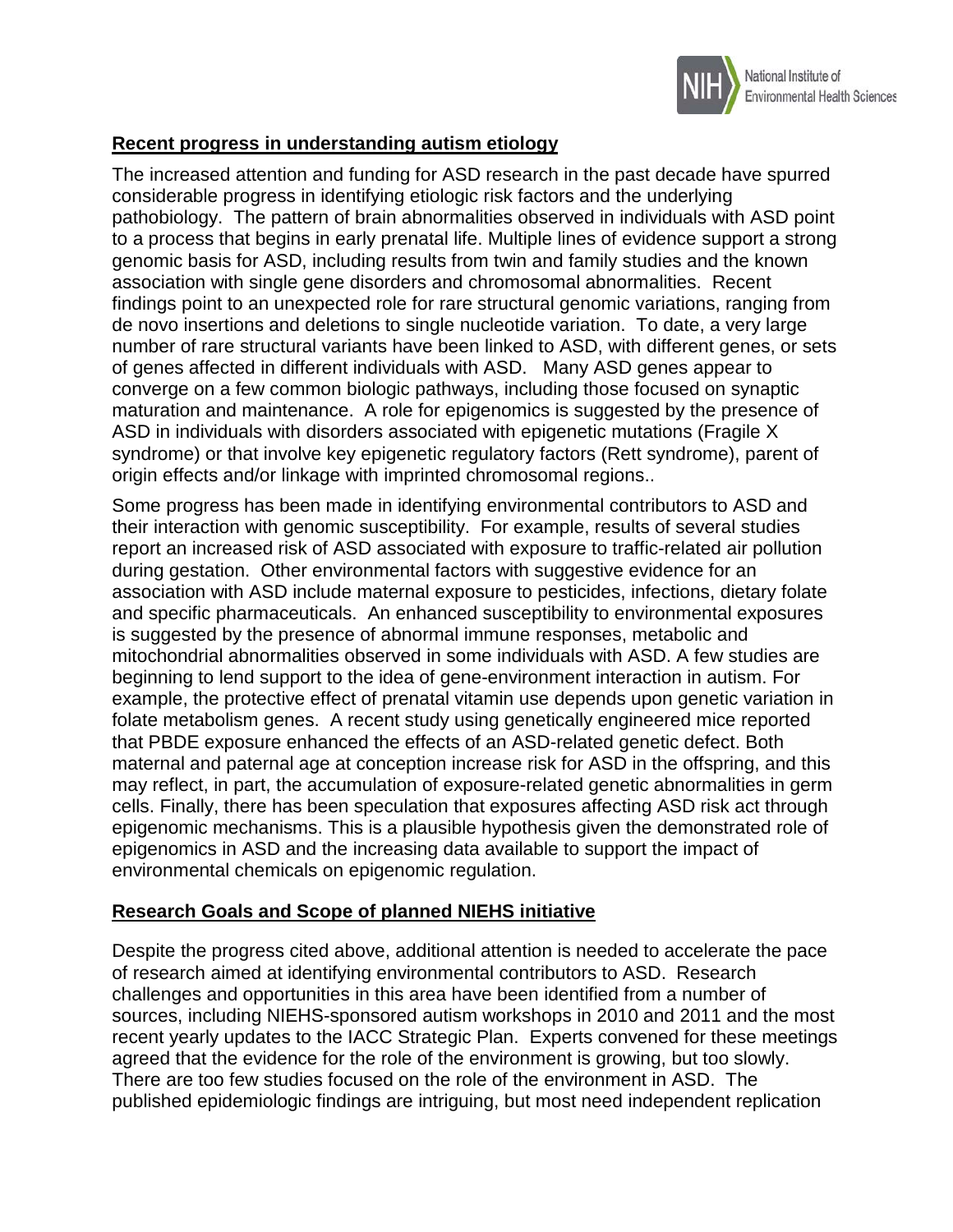

and the pathobiology underlying reported associations is unclear. Very few mechanistic studies using in vitro approaches or model systems have been initiated. While many environmental exposures have known neurodevelopmental effects, and merit investigation as ASD risk factors, few have been studied in sufficient detail. Investigators have not exploited fully existing epidemiologic and clinical data and samples that could be used for the study of environmental contributors to ASD. For the most part, genetic and genomic studies are occurring in parallel with those on the environment, with little attention to a consideration of joint genetic and environmental contributors.

# **Research questions and approaches meriting additional attention**

Human studies in clinical and population samples are needed to:

- overlay environmental exposure data on existing GWAS data to assess the interplay of common genetic variation and environmental exposure in ASD.
- explore the relationship between environmental exposures, inherited and de novo rare structural variation (e.g., copy number variation, single nucleotide variation) and ASD risk
- investigate how environmental exposures may mediate the reported association of parental characteristics (e.g., maternal and paternal age, maternal metabolic and immune-related conditions) with ASD risk
- identify and validate biomarkers of susceptibility to exposures (e.g., changes in gene expression, metabolic profiles, mitochondrial response), explore their interrelationships and their relevance to ASD risk and related phenotypes
- determine time periods during peri-conceptional, gestational, perinatal, and early childhood associated with greatest autism risk from environmental exposures
- use postmortem materials or other extant biospecimens to determine levels of specific environmental chemicals and their relation to ASD risk and/or expression
- identify specific patterns of epigenetic and epigenomic alterations (e.g., DNA methylation and hydroxymethylation, histone modifications, higher order chromatin remodelling and non coding RNA regulation), in ASD and explore their potential association with and/or regulation by environmental exposures.

Studies using in vitro, cellular and whole organism models are needed to:

- develop and apply screening approaches to identify candidate exposures that interact with biologic pathways/genes implicated in ASD
- capitalize on genetically engineered models that recapitulate features of ASD or ASD-related endophenotypes to determine how exposures alter expression of those phenotypes
- elucidate the mechanism/underlying biology related to exposures that have been reported as ASD risk factors in human studies (e.g., role of inflammation and oxidative stress response in traffic-related air pollution)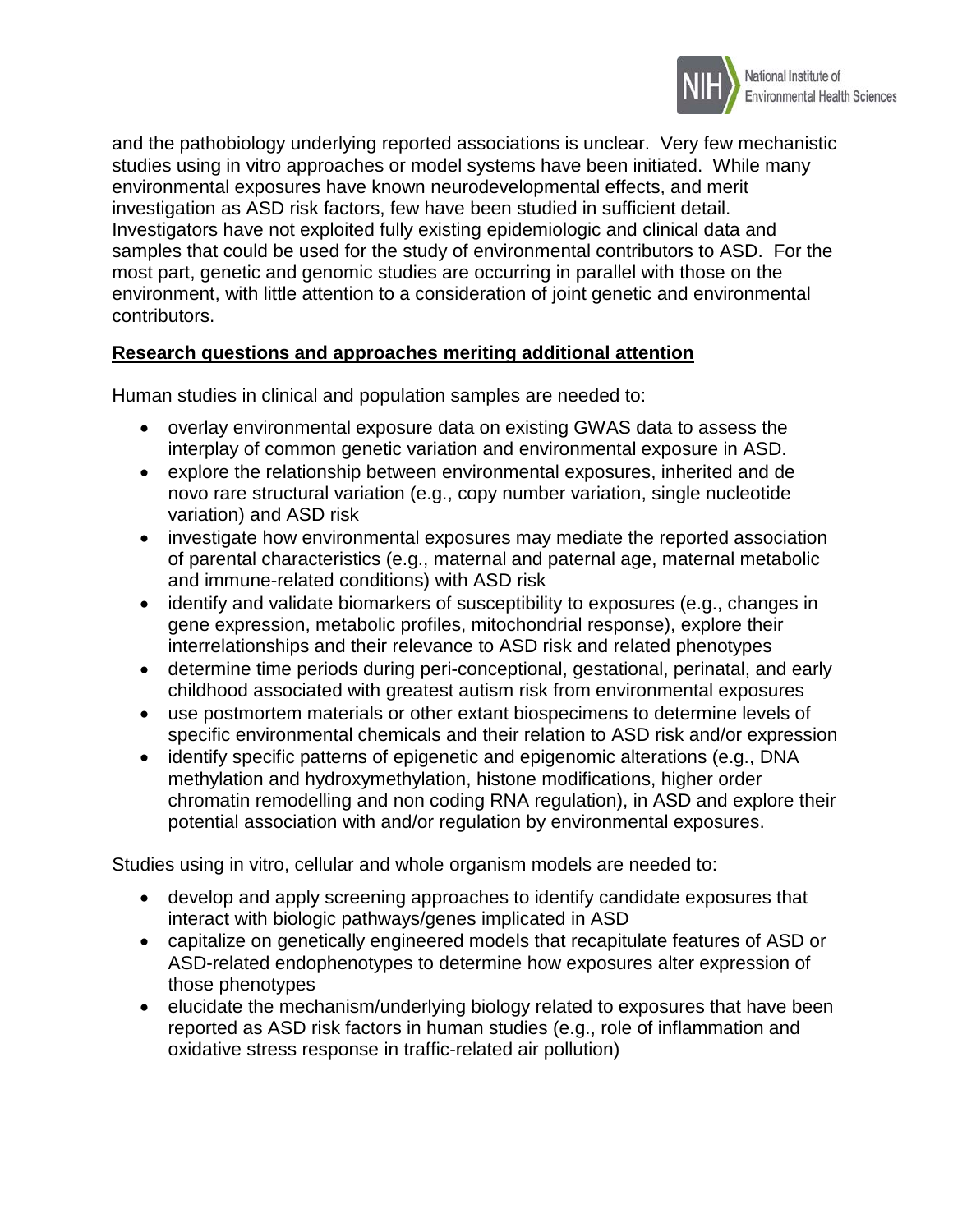

• explore use of induced pluripotent stem cells (iPSc) from genetically and clinically characterized individuals with ASD to explore patterns of sensitivity/resistance to candidate environmental exposures

## **Mechanism and justification**

The growth of autism funding targeted at identifying environmental contributors is insufficient for the urgency of the problem to be addressed. Additional effort is needed to increase the number of applications and their success rate. It is notable that the majority of the autism grants funded by NIEHS in the past five years occurred in response to targeted Request for Applications (RFAs), including the American Recovery and Reinvestment Act (ARRA) autism initiatives, NIEHS/EPA Children's' Centers RFAs, and the Autism Centers of Excellence (ACE) RFAs. Other applications proposing studies on autism and the environment often cite the existing NIH omnibus program announcements (PAs) for autism research but there is no set aside or special review, resulting in a very low success rate.

To remedy these shortcomings, a three year Program Announcement with a special review (PAR) is proposed. This approach has been used successfully by NIEHS to build research programs in other understudied and high priority areas, including obesity, developmental origins of health and disease and climate change. The proposed autism and environment PAR is intended to:

- stimulate the interest of investigators in developing proposals that address environmental contributors to autism;
- provide a consistent review climate for those applications, one with a critical mass of expertise in autism as well as environmental health science/toxicology;
- provide a better basis for funding decisions by enabling direct comparisons among a group of applications that have been reviewed side by side, rather than spread over different submission cycles and study sections; and
- ultimately, increase the number of studies, investigators and approaches being applied to address the role of the environment in the etiology of ASD.

A diversity of approaches and exposures of interest are needed to advance this field of research and will be solicited by the PAR, with the intent to have the broadest possible impact. Investigators with sufficient preliminary data and well developed proposals for human studies and/or interdisciplinary studies that combine human and non-human mechanistic studies will be eligible to submit R01 proposals. Investigators with less developed ideas and/or who are pursuing exploratory, high risk/high payoff studies and have little or no preliminary data will be encouraged to submit R21 proposals.

The PAR will be released in January 2014 and will be active for three years, with a single receipt date each year (see Table 1). The Center for Scientific Review (CSR) will convene a special emphasis panel (SEP) to review applications submitted. NIEHS plans to set aside two-three million dollars to fund applications submitted for the first year of the PAR. Applicants for the next two years of the PAR will benefit from the focused review and will receive programmatic priority in funding discussions but there